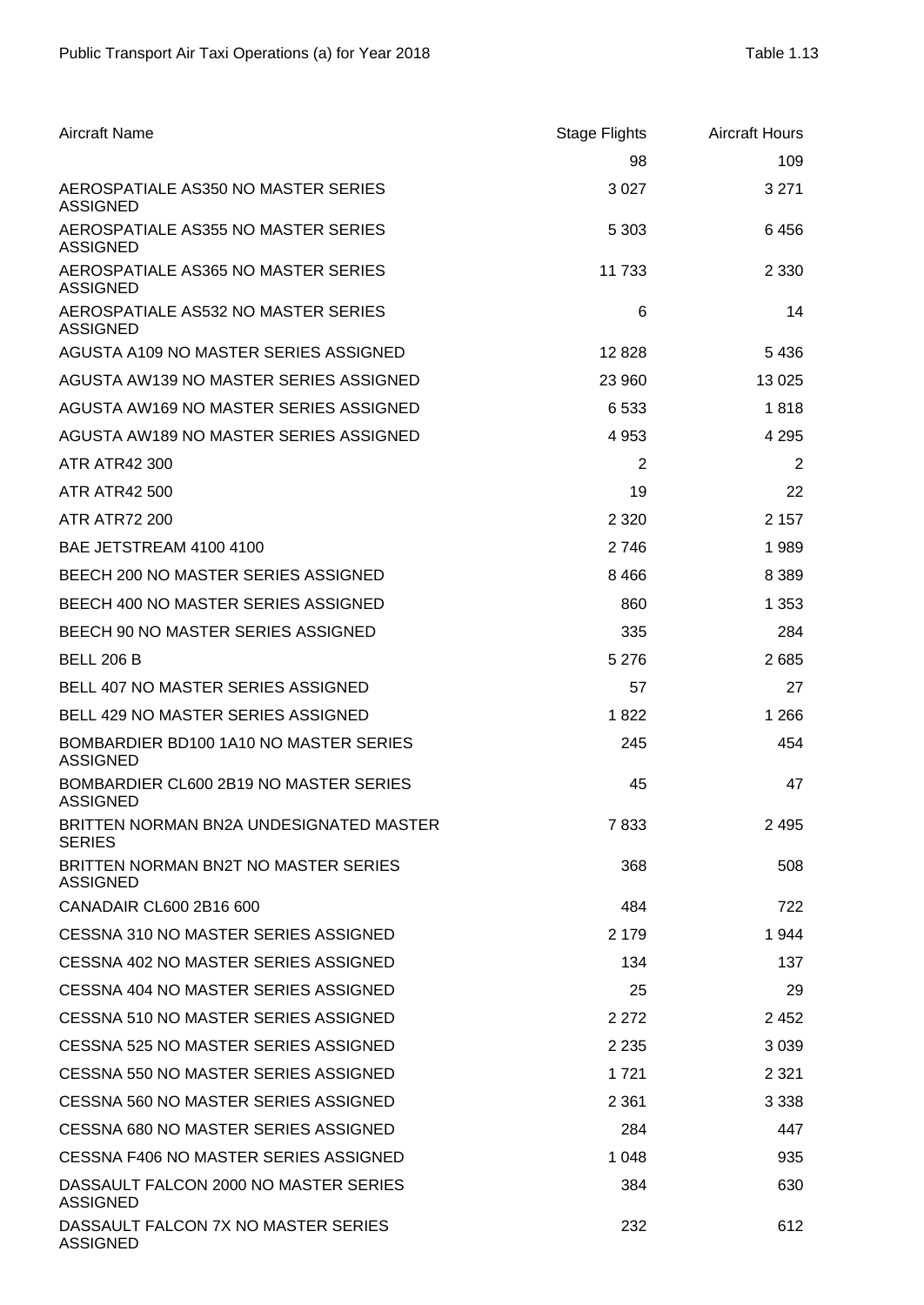| <b>Aircraft Name</b>                                            | Stage Flights | <b>Aircraft Hours</b> |
|-----------------------------------------------------------------|---------------|-----------------------|
| DASSAULT FALCON 900EX NO MASTER SERIES<br><b>ASSIGNED</b>       | 479           | 857                   |
| DASSAULT MYSTERE FALCON 200 NO MASTER<br><b>SERIES ASSIGNED</b> | 2442          | 4 3 2 4               |
| DE HAVILLAND DHC6 400                                           | 6516          | 2667                  |
| DE HAVILLAND DHC8 400                                           | 1             | $\overline{2}$        |
| DIAMOND DA42 NO MASTER SERIES ASSIGNED                          | 1 3 3 0       | 3753                  |
| DIAMOND DA62 NO MASTER SERIES ASSIGNED                          | 156           | 539                   |
| <b>DORNIER 228 200</b>                                          | 58            | 19                    |
| DORNIER 328 NO MASTER SERIES ASSIGNED                           | 44            | 50                    |
| <b>EMBRAER EMB135 NO MASTER SERIES ASSIGNED</b>                 | 818           | 1 5 5 1               |
| EMBRAER EMB145 NO MASTER SERIES ASSIGNED                        | 14            | 14                    |
| EMBRAER EMB500 NO MASTER SERIES ASSIGNED                        | 333           | 404                   |
| EMBRAER EMB505 NO MASTER SERIES ASSIGNED                        | 1 0 3 5       | 1598                  |
| EMBRAER EMB550 NO MASTER SERIES ASSIGNED                        | 1 1 4 2       | 1742                  |
| EUROCOPTER EC120 NO MASTER SERIES<br><b>ASSIGNED</b>            | 425           | 248                   |
| EUROCOPTER EC130 NO MASTER SERIES<br><b>ASSIGNED</b>            | 412           | 215                   |
| EUROCOPTER EC155 NO MASTER SERIES<br><b>ASSIGNED</b>            | 517           | 173                   |
| EUROCOPTER EC175 NO MASTER SERIES<br><b>ASSIGNED</b>            | 5 6 2 5       | 3794                  |
| EUROCOPTER EC225 NO MASTER SERIES<br><b>ASSIGNED</b>            | 2             | $\overline{2}$        |
| EUROCOPTER EC635 NO MASTER SERIES<br><b>ASSIGNED</b>            | 36 394        | 20 50 6               |
| GULFSTREAM GIV NO MASTER SERIES ASSIGNED                        | 79            | 134                   |
| GULFSTREAM GULFSTREAM 200 NO MASTER<br><b>SERIES ASSIGNED</b>   | 106           | 147                   |
| LEARJET 45 NO MASTER SERIES ASSIGNED                            | 2 5 9 6       | 3927                  |
| MBB BK117 C                                                     | 18 073        | 7 7 2 4               |
| MD HELICOPTER MD900 NO MASTER SERIES<br><b>ASSIGNED</b>         | 8076          | 1980                  |
| PIPER PA31 NO MASTER SERIES ASSIGNED                            | 924           | 1 2 1 4               |
| PIPER PA34 NO MASTER SERIES ASSIGNED                            | 19            | 22                    |
| RAYTHEON HAWKER 800                                             | 1419          | 2 1 4 9               |
| ROBINSON R44 NO MASTER SERIES ASSIGNED                          | 3 2 9 2       | 3014                  |
| ROBINSON R66 NO MASTER SERIES ASSIGNED                          | 110           | 71                    |
| SAAB 2000 NO MASTER SERIES ASSIGNED                             | 1 4 0 3       | 1 1 0 6               |
| SAAB 340 NO MASTER SERIES ASSIGNED                              | 4 845         | 3656                  |
| SIKORSKY S76 NO MASTER SERIES ASSIGNED                          | 313           | 152                   |
| SIKORSKY S92 NO MASTER SERIES ASSIGNED                          | 36819         | 40 923                |
| SIKORSKY SH3 NO MASTER SERIES ASSIGNED                          | 2611          | 1 158                 |
| <b>VULCANAIR P68 NO MASTER SERIES ASSIGNED</b>                  | 95            | 244                   |